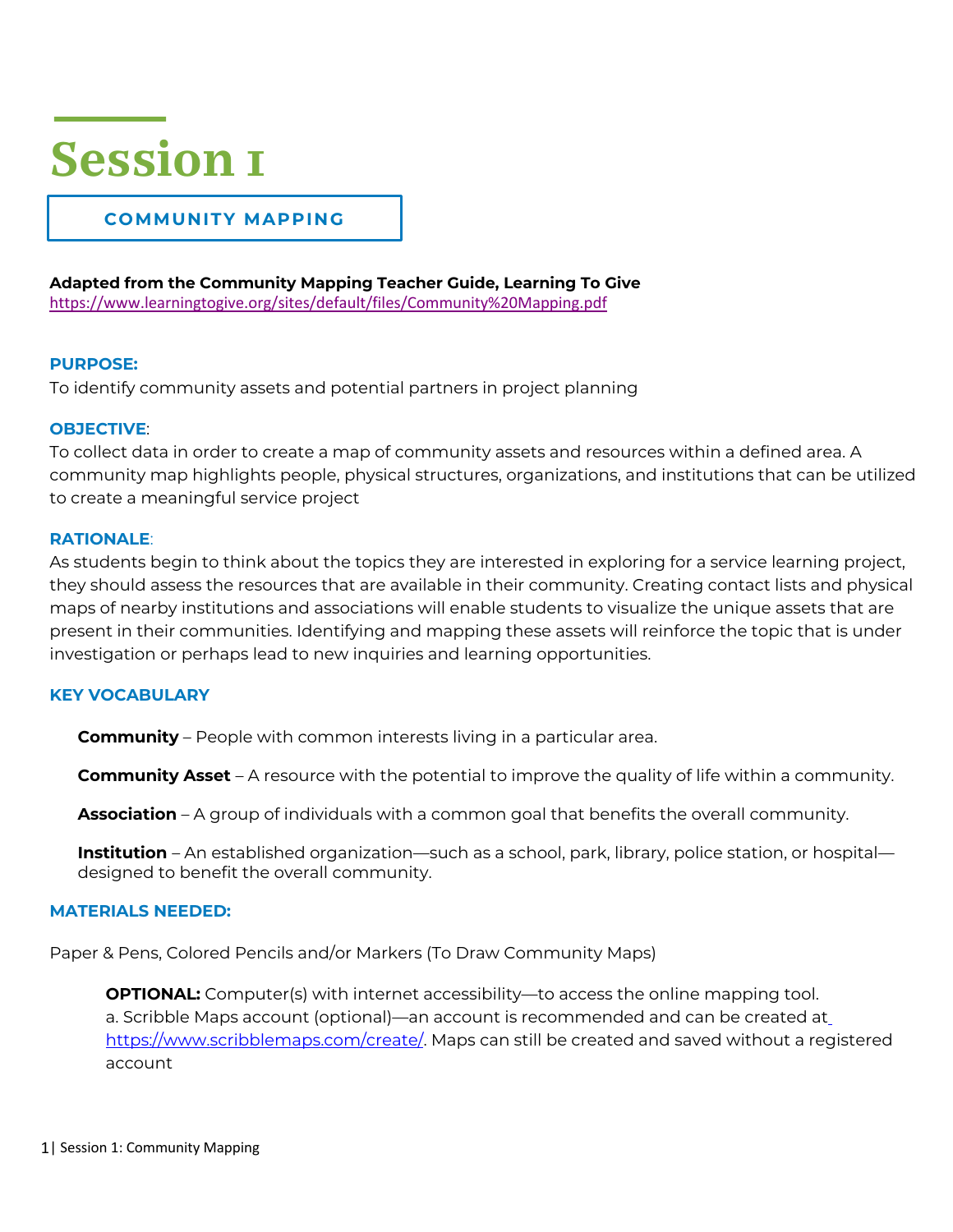# **Session 1**

## **COMMUNITY MAPPING**

### **STEPS FOR CREATIVE DRAWING MAPPING:**

- 1. Define the geographic area of the community that you are serving
- 2. Use pencil to draw out the community, including roads an landmarks
- 3. Use colored pencils or markers to color in the picture..
- 4. Save the map for future use

### **STEPS FOR ONLINE MAPPING:**

- 5. Define the geographic area of the community that you are serving
- 6. Log on to: https://www.scribblemaps.com/create/
- 7. Zoom in to your location. You might start by typing in the address of a designated landmark in your community.
- 8. Annotate the map with the toolbar provided to mark locations, add graphics, insert captions, and see nearby places of interest.
- 9. Print or save the map for future use

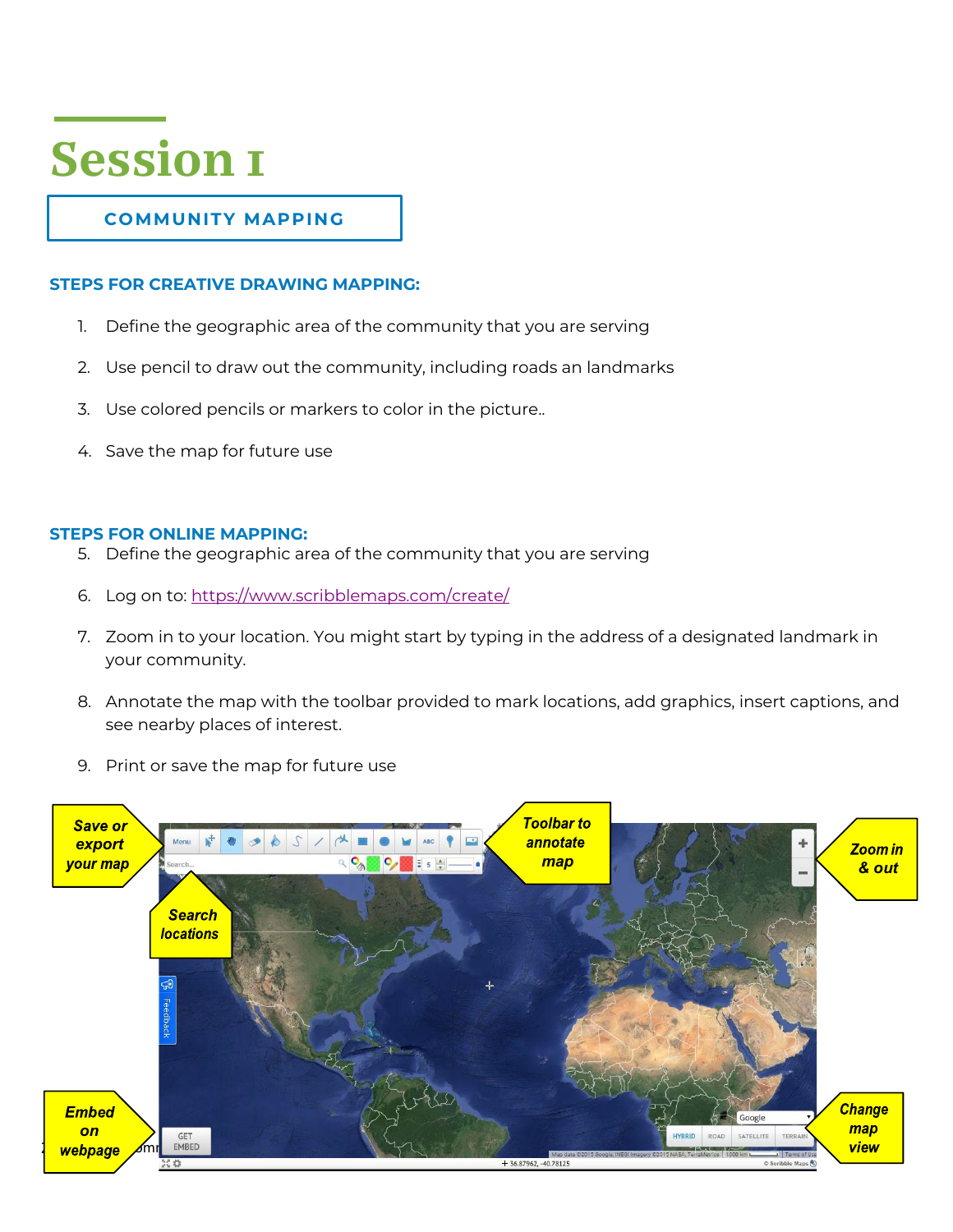### **IDENTIFY THE LOCAL ASSOCIATIONS IN THE COMMUNITY**

An association is a group of citizens joined together around a common goal that benefits the overall community.

| <b>Name of Organization</b>                                       | <b>Description</b>                   | How is it an Asset/How will it benefit Your SLP?                                                                                                                                       | <b>Contact Information</b> |
|-------------------------------------------------------------------|--------------------------------------|----------------------------------------------------------------------------------------------------------------------------------------------------------------------------------------|----------------------------|
| e.g. Michigan Humane<br>Society Detroit Center for<br>Animal Care | Animal<br>protection<br>organization | MHS is a charitable animal welfare organization<br>and is the largest and oldest animal welfare<br>organization in the<br>state, caring for tens of thousands of animals each<br>year. | Address, Phone, E-mail     |
|                                                                   |                                      |                                                                                                                                                                                        |                            |
|                                                                   |                                      |                                                                                                                                                                                        |                            |
|                                                                   |                                      |                                                                                                                                                                                        |                            |
|                                                                   |                                      |                                                                                                                                                                                        |                            |
|                                                                   |                                      |                                                                                                                                                                                        |                            |